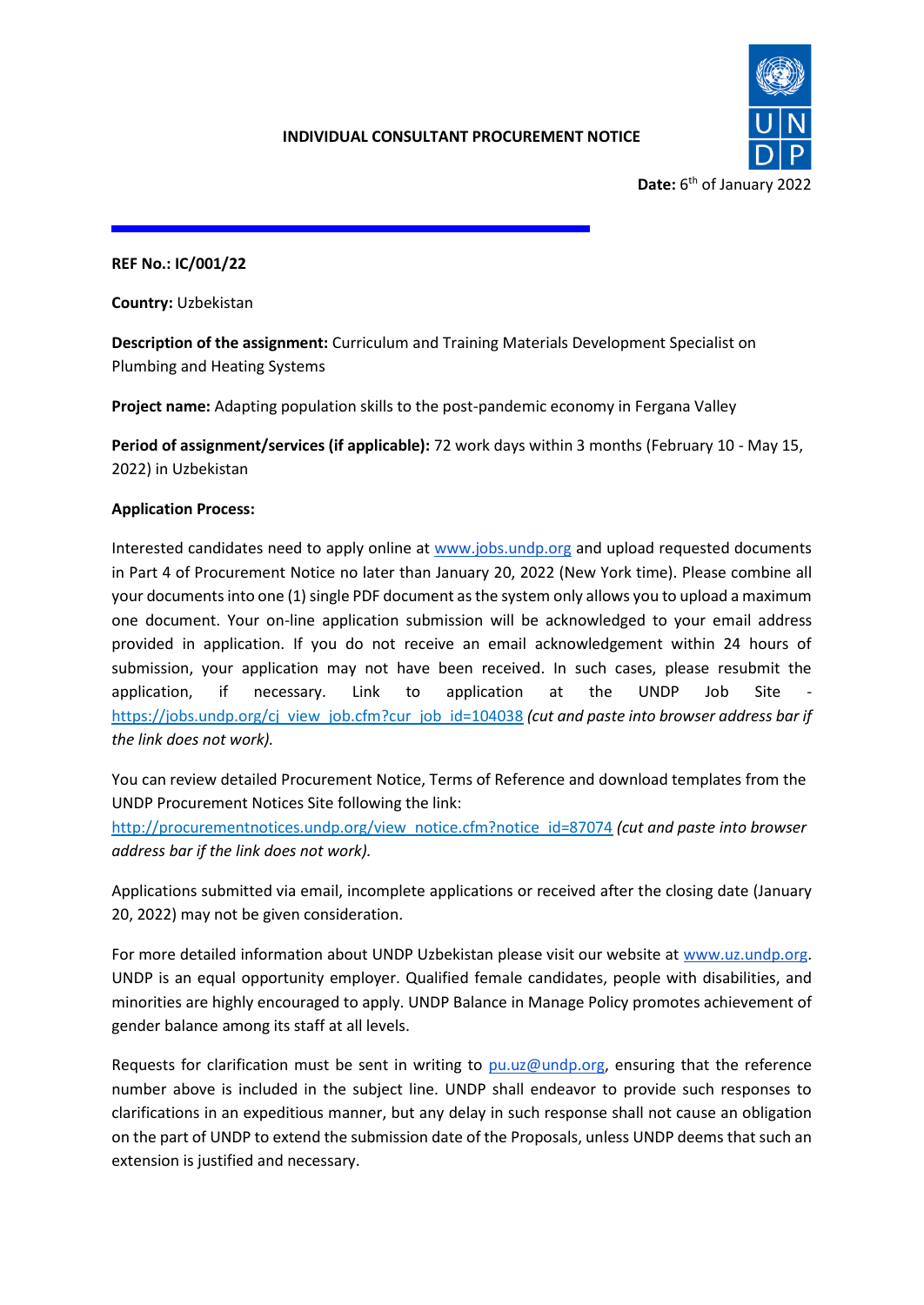### **1. BACKGROUND**

The "Adapting population skills to the post-pandemic economy in Fergana Valley" project is a joint initiative of the Ministry of Employment and Labor Relations (MELR) of the Republic of Uzbekistan and UNDP. The proposed project will contribute to poverty reduction through increased employment and entrepreneurship opportunities of the population, especially the youth of Fergana Valley by building entrepreneurship and future skills among students and job-seekers.

This project aims at forging a new pathway for the future of work based on continuous skills attainment, digital leapfrogging and a new balance between life and work. The development objective of the project is reskilling and upskilling of the workforce to deliver new business models in the postpandemic era.

It will target college and university graduates, young women, and men in informal employment, returning migrants and other vulnerable groups and help Uzbekistan Government and private sector to craft policies and talent strategy that develop employees' critical digital and cognitive capabilities, their technical and socio-emotional skills, and their adaptability and resilience.

To implement joint activities, the Project has planned to hire an international consultant to develop short-term courses at the Centers for Professional Development (CPD) and Monocenters "Ishga Marhamat" in the Fergana Valley (Andijan, Fergana and Namangan regions).

The International Consultant is expected to conduct an analysis of the available training materials for compliance with the best international training standards on the plumbing and heating taking into account the specifics of the CPD and Monocenters.

Based on the analysis results, the International Consultant must develop a curriculum and guidelines, as well as conduct trainings on plumbing and heating for vulnerable groups in rural areas of the Fergana Valley at selected monocenters and trainings for trainers (ToTs) for the teaching staff of the CPDs.

# **2. SCOPE OF WORK, RESPONSIBILITIES AND DESCRIPTION OF THE PROPOSED WORK**

For detailed information, please refer to Annex 1 – Terms of Reference for International Consultant

# **3. REQUIREMENTS FOR EXPERIENCE AND QUALIFICATIONS**

I. Academic Qualifications:

- $-$  Bachelor's degree in the following areas: Engineering, construction and utilities management and amenities, plumbing and heating systems or related fields. Minimum: Specialized secondary education.
- II. Years of experience:
	- $-$  At least 5 years of sustainable experience in the plumbing, heating systems or engineering industry and related fields. Experience in developing countries in relevant thematic areas would be a valuable asset
- III. Competencies: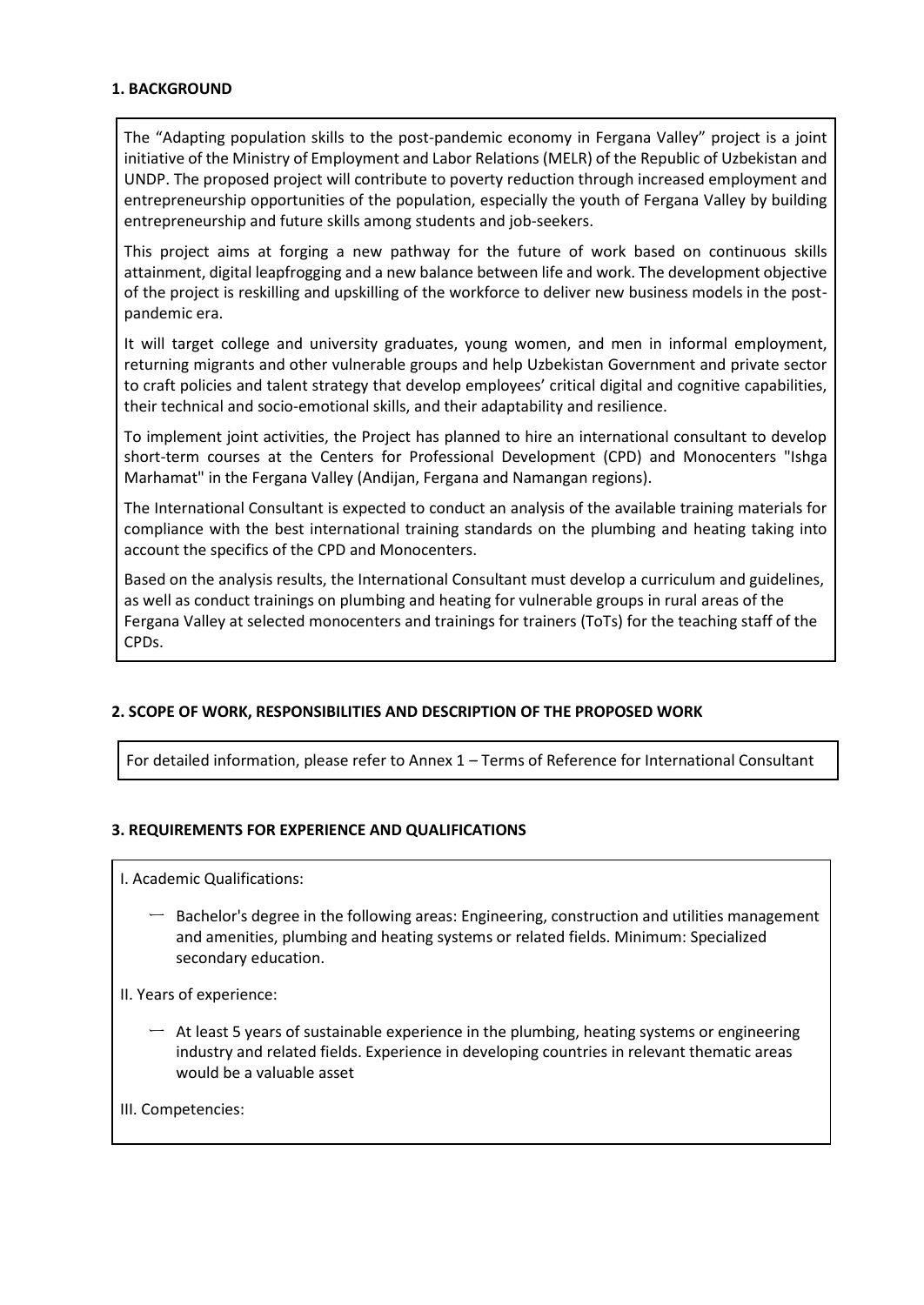- Strong consultancy and communication skills, client-orientation, ability to work in a team; strong training and teaching skills; initiative, analytical judgment, ability to work under pressure, ethics and honesty; ability to use information and communication technology as a tool and resources.
- IV. Language requirements:
	- $-$  Fluency in English is a requirement. Knowledge of Russian is an advantage.

# **4. DOCUMENTS TO BE INCLUDED WHEN SUBMITTING THE PROPOSALS.**

Interested individual consultants must submit the following documents/information to demonstrate their qualifications:

Proposal:

- 1. Letter of Confirmation of Interest and Availability using the template provided by UNDP (Annex 3);
- 2. CV with indication of the e-mail and phone contact or Personal History Form (P11 form), but successful consultants will be requested to submit, fill in and sign a Personal History Form (P11 form) before contract issuance.
- 3. Provide a detailed Action plan/methodology on how they will approach and conduct the work (max. two pages or 4000 characters with spaces and enters)

2. Financial proposal that indicates the all-inclusive fixed total contract price and all other travel related costs (such as flight ticket, per diem, etc), supported by a breakdown of costs, as per template attached to the Letter of Confirmation of Interest template. If an applicant is employed by an organization/company/institution, and he/she expects his/her employer to charge a management fee in the process of releasing him/her to UNDP under Reimbursable Loan Agreement (RLA), the applicant must indicate at this point, and ensure that all such costs are duly incorporated in the financial proposal submitted to UNDP (Annex 3).

UNDP is an equal opportunity employer. Qualified female candidates, people with disabilities, and minorities are highly encouraged to apply. UNDP Balance in Manage Policy promotes achievement of gender balance among its staff at all levels.

#### **5. FINANCIAL PROPOSAL**

#### **Lump sum contracts**

The financial proposal shall specify a total lump sum amount, and payment terms around specific and measurable (qualitative and quantitative) deliverables (i.e. whether payments fall in installments or upon completion of the entire contract). Payments are based upon output, i.e. upon delivery of the services specified in the TOR. In order to assist the requesting unit in the comparison of financial proposals, the financial proposal will include a breakdown of this lump sum amount (including travel, per diems, and number of anticipated working days).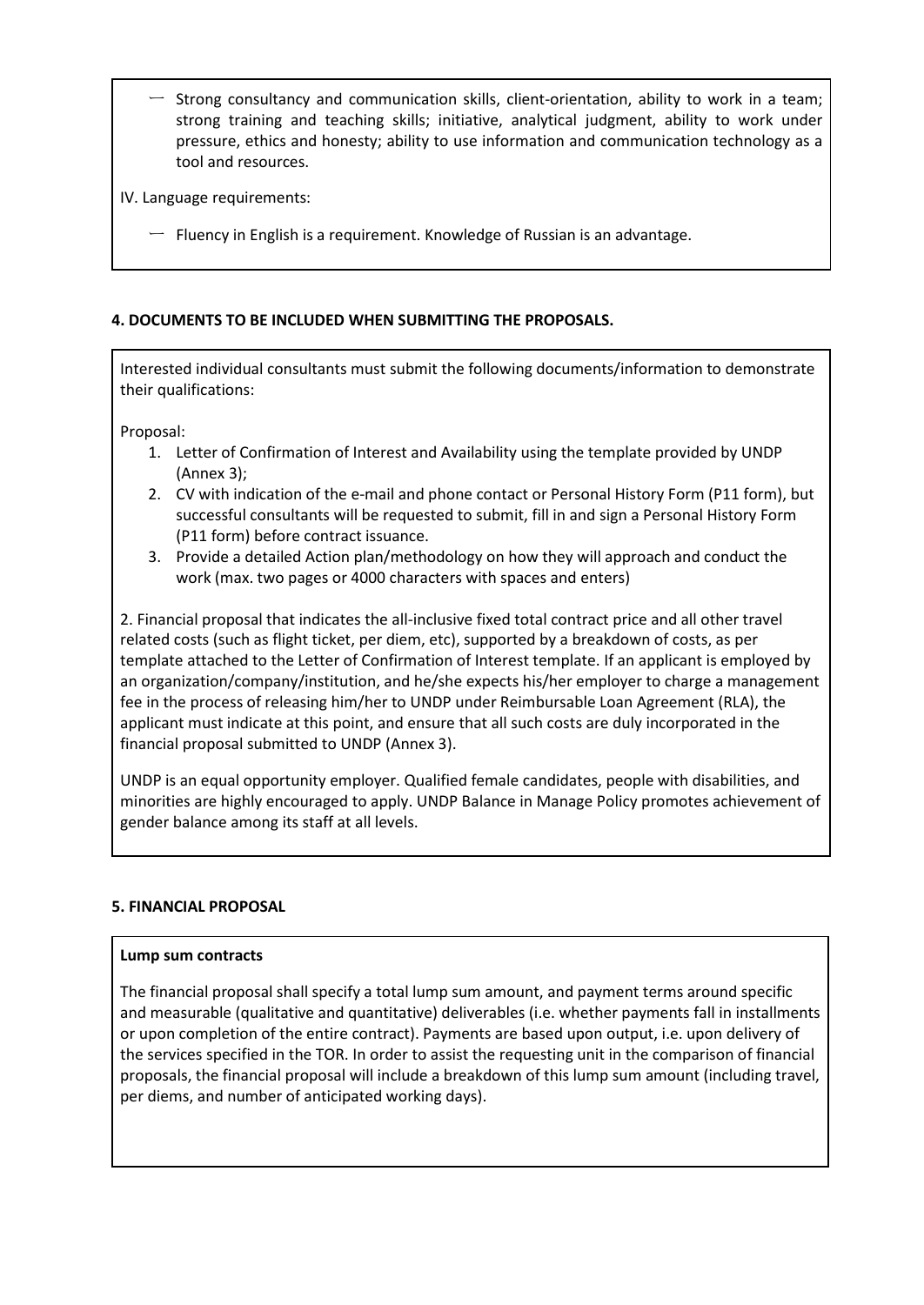| #             | <b>Deliverables/Outputs</b>                                                                                                                                                                                                                                                                                                                                                                                                                                                                                                 | <b>Timeframe</b>   | Payment |
|---------------|-----------------------------------------------------------------------------------------------------------------------------------------------------------------------------------------------------------------------------------------------------------------------------------------------------------------------------------------------------------------------------------------------------------------------------------------------------------------------------------------------------------------------------|--------------------|---------|
| $\mathbf{1}$  | <b>Output No. 1</b><br>A short-term course/training programmes manuals and<br>presentations, developed and adapted to the needs of<br>monocenters and CPDs.                                                                                                                                                                                                                                                                                                                                                                 | March 1st,<br>2022 | 40%     |
| $\mathcal{P}$ | <b>Output No. 2</b><br>1. Thematic training and practical exercises conducted for<br>the students and teaching staff of the monocenters and<br>CPDs in Fergana Valley.<br>The training should cover at least 30 participants from each of 7<br>CPDs and 3 Monocenters in Fergana Valley (whereas, at least<br>50% of participants are women).<br>2. Assessment tests of the participants of the training<br>conducted.<br>3. Final report evaluating the overall quality<br>and<br>effectiveness of the training submitted. | May 10,<br>2022    | 60%     |

### **Travel**

All envisaged travel costs must be included in the financial proposal. This includes all travel to join duty station/repatriation travel. In general, UNDP should not accept travel costs exceeding those of an economy class ticket.

Should the IC wish to travel to a higher class he/she should do so using their own resources. In the case of unforeseeable travel, payment of travel costs including tickets, lodging and terminal expenses should be agreed upon, between the respective business unit and Individual Consultant, prior to travel and will be reimbursed.

# **6. EVALUATION**

#### **Cumulative analysis**

When using this weighted scoring method, the award of the contract should be made to the individual consultant whose offer has been evaluated and determined as:

- A. responsive/compliant/acceptable, and
- B. having received the highest score out of a predetermined set of weighted technical (70%) and financial criteria (30%) specific to the solicitation.
- \* Technical Criteria weight 55 points
- \* Interview (considered as a part of technical criteria) weight 15 points
- \* Financial Criteria weight 30 points

Only candidates obtaining a minimum of 49 points (70% of technical score) would be considered for the Financial Evaluation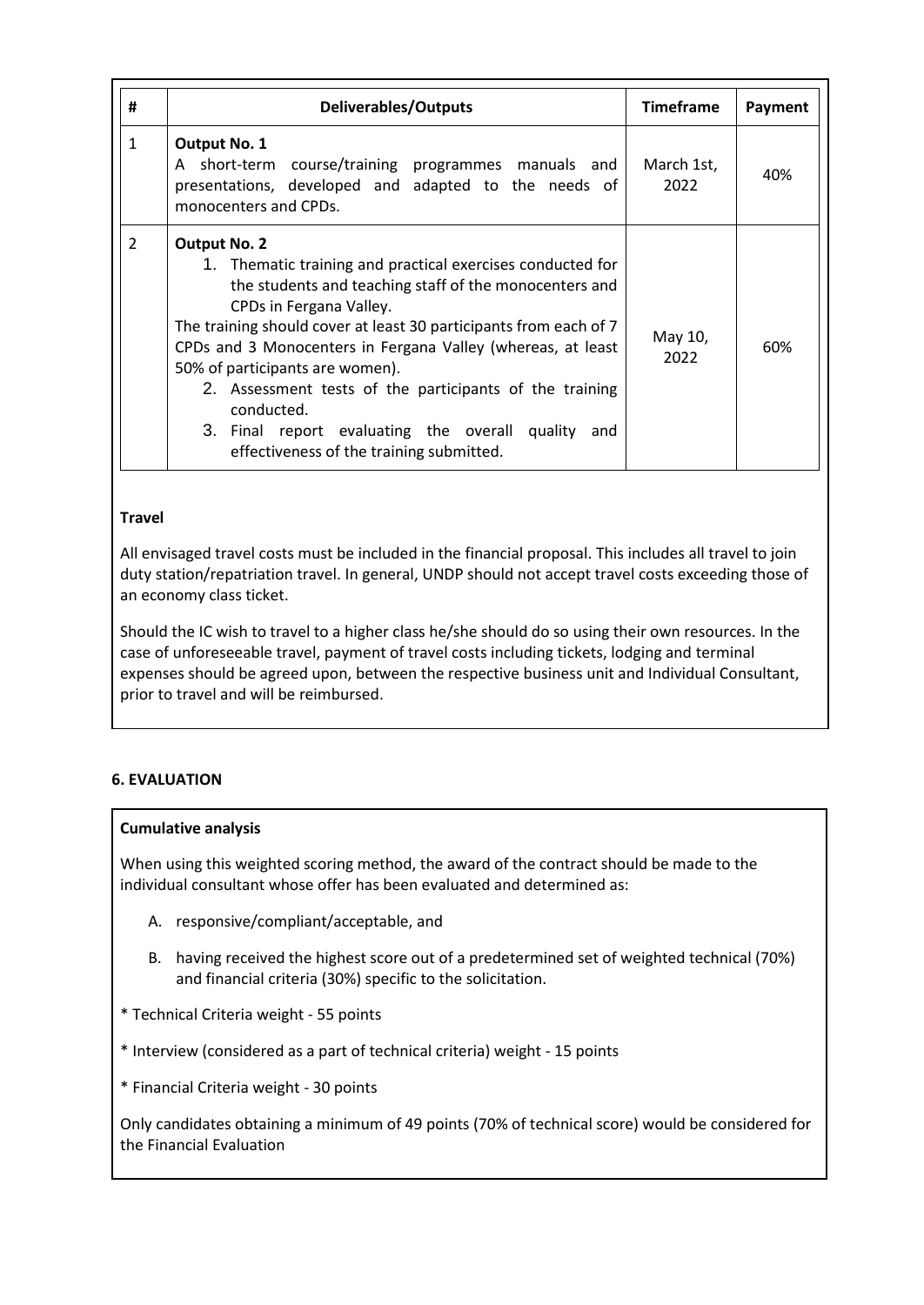| Criteria Point                                                                                                                                                                                      | Weight. | Max. points |  |  |  |
|-----------------------------------------------------------------------------------------------------------------------------------------------------------------------------------------------------|---------|-------------|--|--|--|
| <b>Technical</b>                                                                                                                                                                                    |         |             |  |  |  |
| At least 5 years of sustainable experience in the<br>plumbing, heating systems or engineering industry and<br>related fields.                                                                       | 15%     | 15          |  |  |  |
| Work experience in years:                                                                                                                                                                           |         |             |  |  |  |
| More than 8 years $-15$                                                                                                                                                                             |         |             |  |  |  |
| 5 - 7 years - 12<br>$\bullet$                                                                                                                                                                       |         |             |  |  |  |
| Less than 5 years is not acceptable<br>٠                                                                                                                                                            |         |             |  |  |  |
| Experience in developing countries and at the<br>international development organizations in relevant<br>thematic areas.                                                                             | 10%     | 10          |  |  |  |
| Experience in conducting training and seminars on<br>advanced technologies for the installation and<br>maintenance of water supply, sewage, heating<br>systems, etc. for an international audience. | 20%     | 20          |  |  |  |
| 6 and more trainings - 20<br>٠                                                                                                                                                                      |         |             |  |  |  |
| $3-5$ trainings $-12$<br>$\bullet$                                                                                                                                                                  |         |             |  |  |  |
| Less than 3 is not acceptable                                                                                                                                                                       |         |             |  |  |  |
| Knowledge of language                                                                                                                                                                               | 10%     | 10          |  |  |  |
| English & Russian - 10                                                                                                                                                                              |         |             |  |  |  |
| English: 8                                                                                                                                                                                          |         |             |  |  |  |
| <b>Interview</b>                                                                                                                                                                                    |         |             |  |  |  |
|                                                                                                                                                                                                     |         |             |  |  |  |
| Very good - 15<br>$\bullet$                                                                                                                                                                         | 15%     | 15          |  |  |  |
| Good - 10                                                                                                                                                                                           |         |             |  |  |  |
| Satisfactory - 5                                                                                                                                                                                    |         |             |  |  |  |
| Poor - 0                                                                                                                                                                                            |         |             |  |  |  |
| <b>Financial offer</b>                                                                                                                                                                              |         |             |  |  |  |
| Detailed financial offer                                                                                                                                                                            | 30%     | 30          |  |  |  |
|                                                                                                                                                                                                     |         |             |  |  |  |